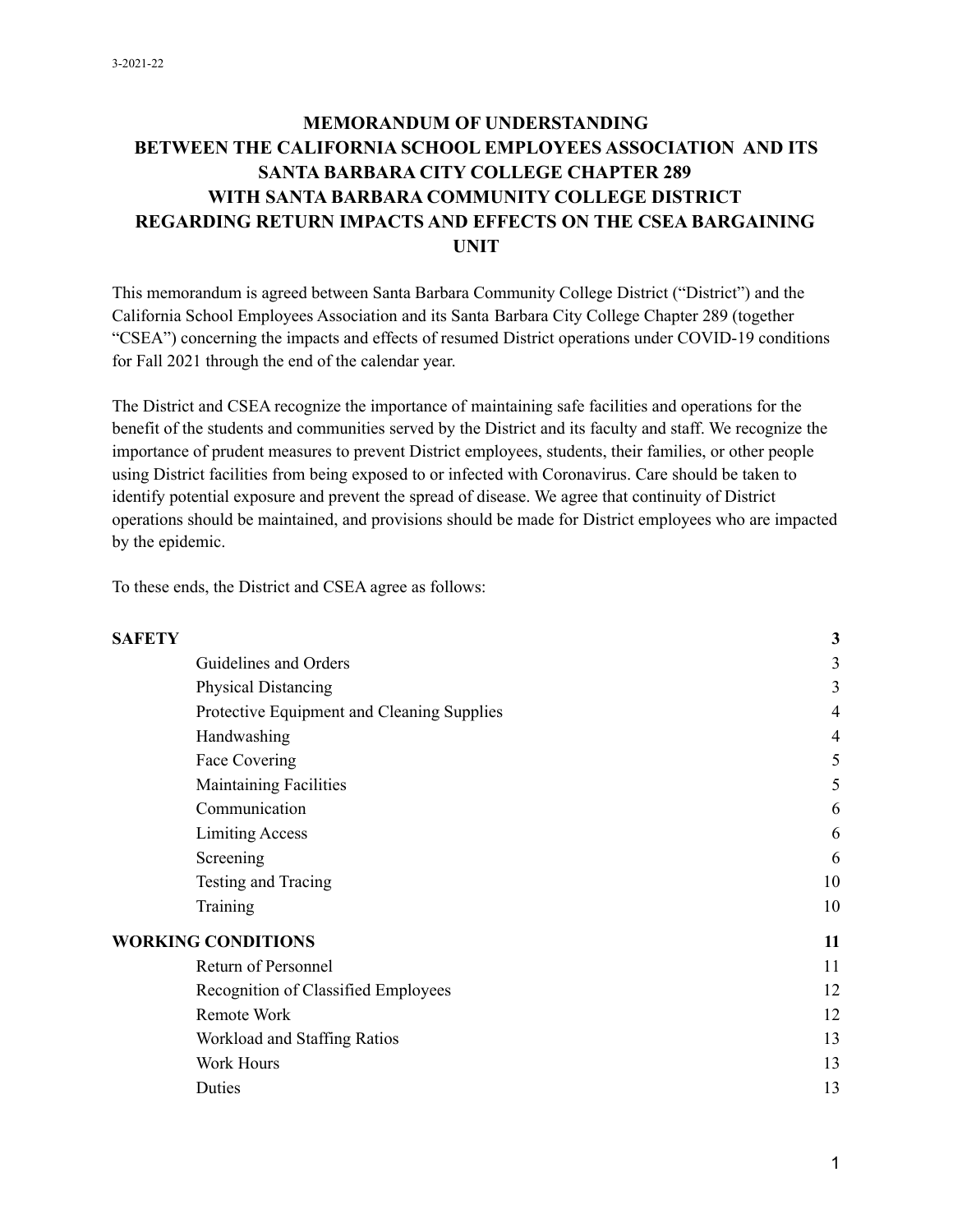### **[ACCOMMODATION](/h.gwloq2dbdclh) [1](/h.gwloq2dbdclh)4 [LEAVE](/h.lh41b1vsefqg) [1](/h.lh41b1vsefqg)5** [COVID-Related](/h.46rtecsu4366) Leave for Quarantine, Illness or Medical Vulnerability [1](/h.46rtecsu4366)5 Leaves due to [COVID-Related](/h.bs0si4jkxrdq) Events [15](/h.bs0si4jkxrdq) Safety [Screening-Related](/h.fqg5wuks3kkh) Leave [1](/h.fqg5wuks3kkh)6 [Childcare-Related](/h.8sa3uusb98np) Leave [1](/h.8sa3uusb98np)6 [Dependent](/h.yadon8ci959q) Care Leave [1](/h.yadon8ci959q)6 Partial Closures or [Curtailments](/h.hxxrt0uc89um) [16](/h.hxxrt0uc89um) **GENERAL [PROVISIONS](/h.muc74utjzsqq) [1](/h.muc74utjzsqq)7**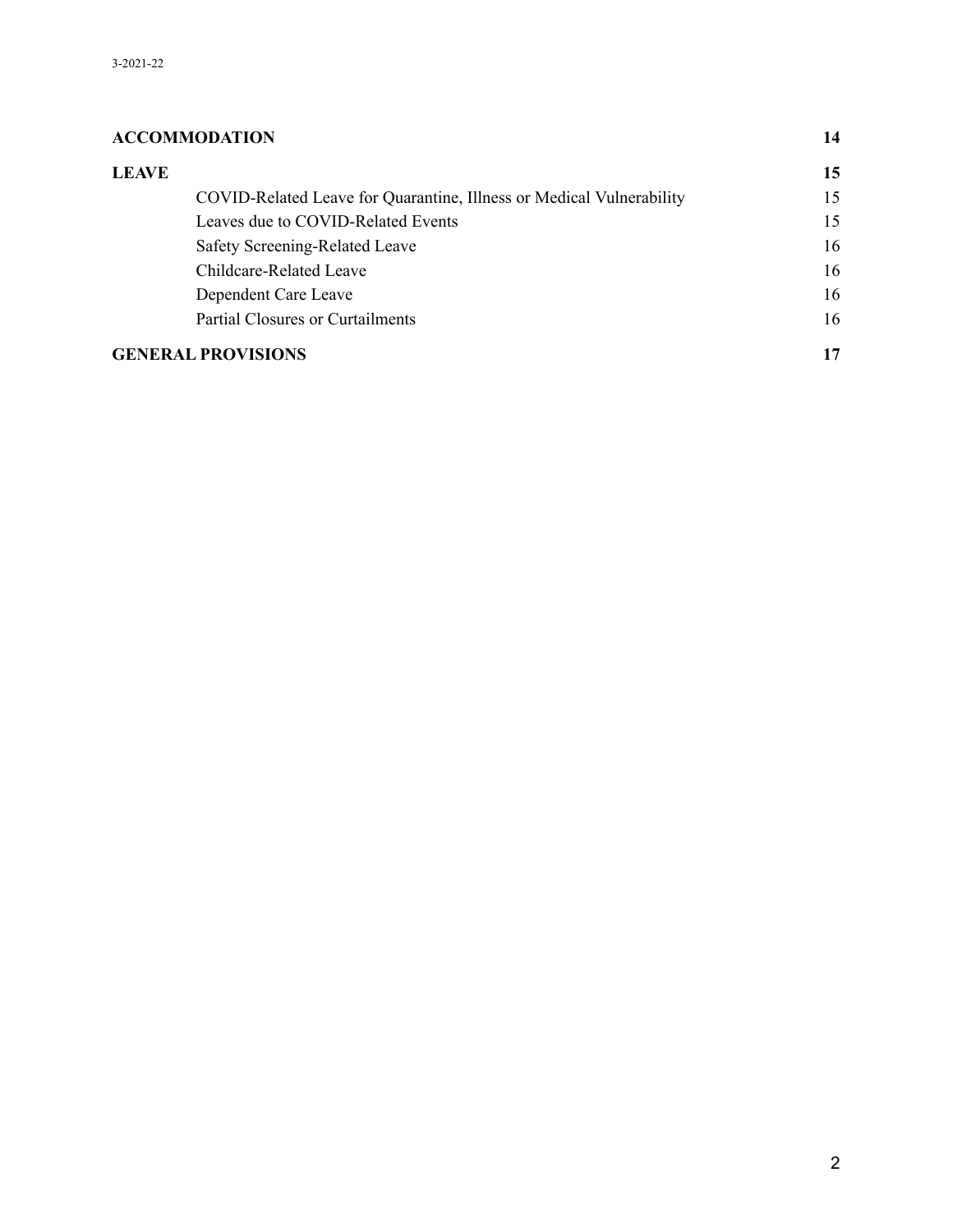# **SAFETY**

#### Guidelines and Orders

- 1. The District shall follow Cal/OSHA guidance for workspaces for all employees.
	- 1.1. The District shall notify CSEA of any new guidelines from OSHA, Cal/OSHA, or local health authorities and shall negotiate the effects of implementing those guidelines.
	- 1.2. The District agrees to modify Food Service operations in accordance with CDC recommendations for restaurants. (https://[www.cdc.gov/coronavirus/2019](http://www.cdc.gov/coronavirus/2019-) ncov/community/organizations/business-employers/bars-restaurants.html)
		- 1.2.1. The District agrees to develop strategies to limit physical interaction during meal preparation and meal service (e.g. serving meals in classrooms, increasing meal service access points, staggering cafeteria use).
		- 1.2.2. The District agrees to install physical barriers, such as health guards and partitions at POS and other areas where maintaining physical distancing is difficult.

#### Physical Distancing

- 2. The District agrees to maintain appropriate physical distancing standards in campus facilities and vehicles generally, including but not limited to implementing plans incorporating the following components.
	- 2.1. The District will plan to limit the number of people in all campus spaces to the number that can be reasonably accommodated while maintaining appropriate physical distance between individuals, based on current Santa Barbara Public Health Department and Cal/OSHA requirements and recommendations.
	- 2.2. The District will minimize movement of students and educators or staff as much as possible.
	- 2.3. Employees have the right to request any individual within six feet of them outdoors to either put on a mask or show their vaccination sticker if that individual wishes to remain unmasked outdoors. Employees will not face retaliation for such requests.
- 3. The District agrees to develop a plan that ensures physical distancing among staff in their work environment to reduce the spread of virus which includes the following:
	- 3.1. The District shall minimize staff congregation in work environments, break rooms, staff rooms, and bathrooms without proper distancing.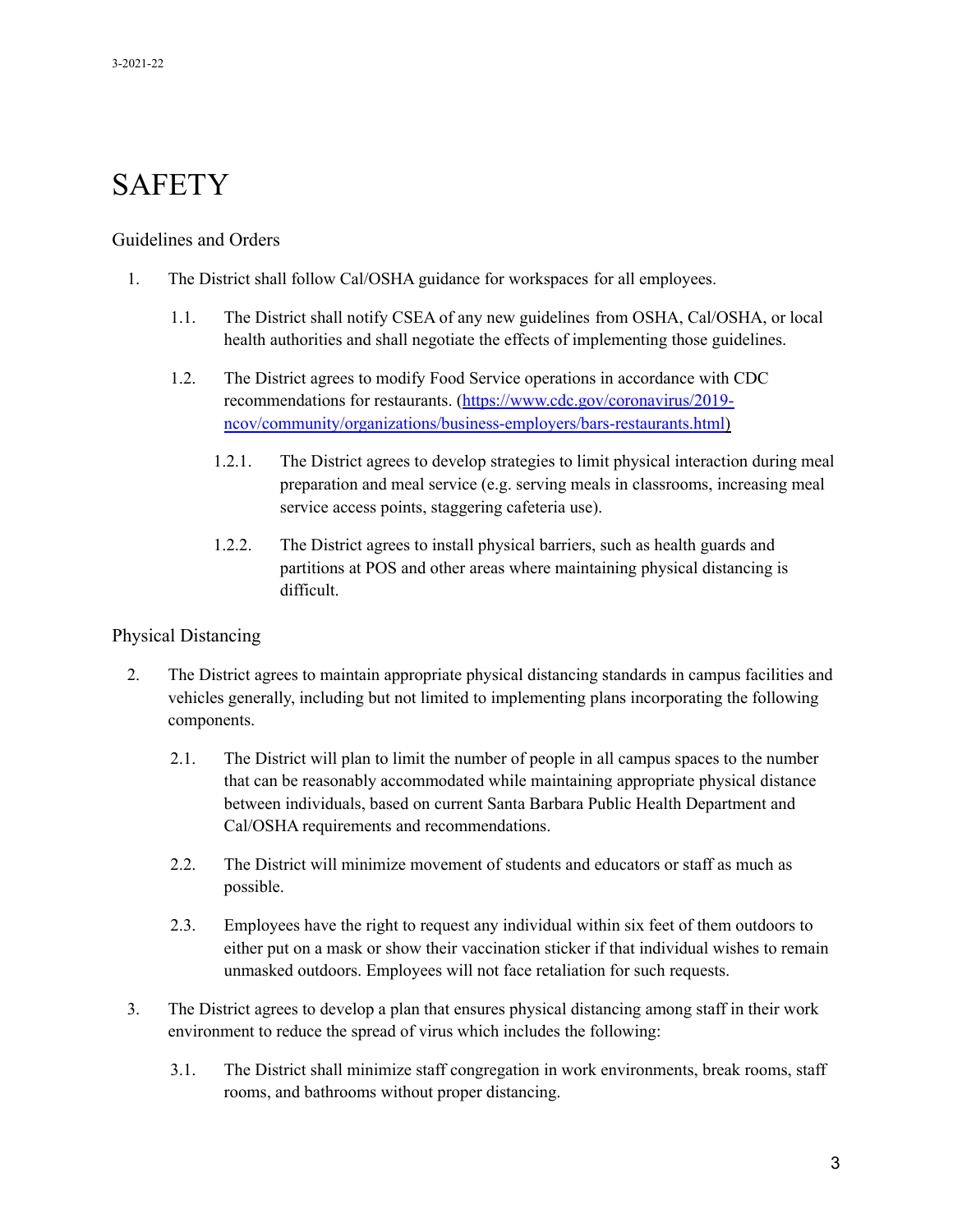- 3.2. The District shall avoid grouping staff together for training or staff development. Virtual training and distancing measures shall be considered.
- 3.3. In accordance with Cal/OSHA regulations and guidance, the District shall evaluate all workspaces to ensure that employees can maintain physical distancing to the extent possible.
- 3.4. Where possible, the District shall rearrange workspaces to incorporate a minimum of six feet between employees and students.
- 3.5. If physical distancing between workspaces or between employees and students/visitors is not possible, the District agrees to install physical barriers to separate workspaces to allow for close interaction between employees and others, or to vary work schedules to allow for proper distancing between employees.

Protective Equipment and Cleaning Supplies

- 4. The District shall provide sufficient protective equipment to comply with Cal/OSHA guidance for students and staff appropriate for each classification or duty, relevant to Cal/OSHA requirements.
	- 4.1. The District agrees to provide other protective equipment, as appropriate for work assignments, including but not limited to as follows:
		- 4.1.1. For staff engaged in symptom screening: Appropriate PPE, such as masks, face shields and disposable gloves.
		- 4.1.2. For front office and food service staff: Face masks and disposable gloves.
		- 4.1.3. For custodial staff engaged in surface cleaning: Masks, gloves appropriate for all cleaning and disinfecting.
		- 4.1.4. For custodial staff engaged in deep cleaning and disinfecting: Appropriate PPE for COVID-19 disinfection (disposable gown, gloves, eye protection, and mask or respirator) in addition to PPE as required by product instructions.
	- 4.2. The District shall implement a plan for ongoing supply of protective equipment.
	- 4.3. If appropriate protective equipment is not available, employees will not be required to work and they will maintain full pay until it is safe to work.
	- 4.4. The District shall maintain adequate and appropriate cleaning supplies to disinfect the sites in accordance with California Department of Public Health guidance.

#### Handwashing

5. The District shall ensure sufficient supplies of resources necessary for hand washing, including hand sanitizers, soap, water, hand washing stations, disposable towels or tissues, and no-touch trash cans.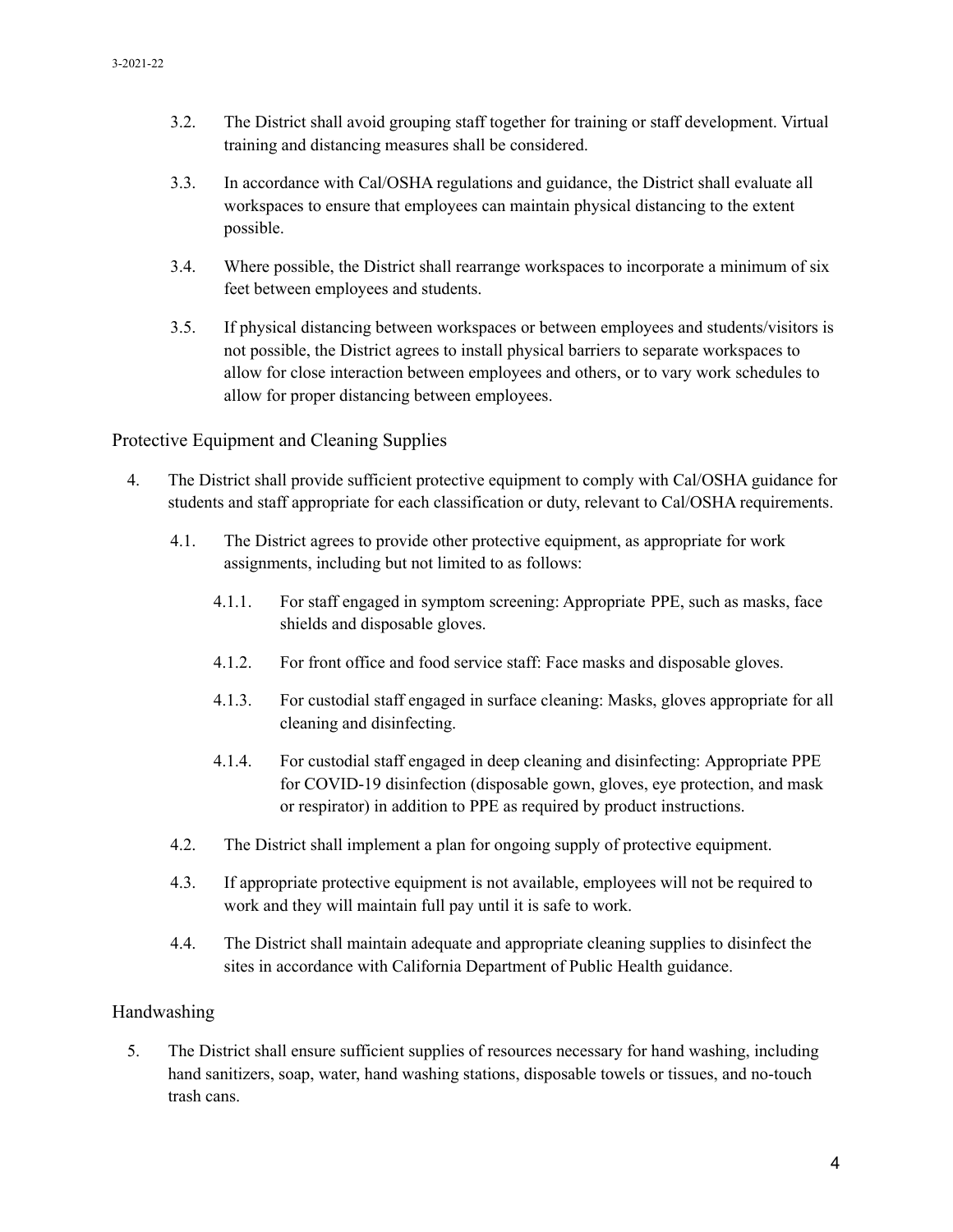5.1. The District shall ensure adequate break time for employees to wash hands, at least every half hour in active public facing areas.

#### Face Covering

- 6. The District shall require a face covering indoors for every person on site, including students and visitors, in accordance with State health guidelines and orders.
	- 6.1. Any employee finding themselves in the vicinity of an unmasked person in these areas (or who are not complying with applicable distancing requirements) may:
		- 6.1.1. Immediately leave the area to report non-compliance to security personnel or the employee's management. Employees will not be expected to return to the work area until the non-compliance is resolved, or
		- 6.1.2. Staff members may choose to ask for proof of vaccination or to request compliance with masking requirements, but they are not required to do so, nor are they required to attempt to resolve conflicts with non-compliant people.
	- 6.2. No staff member is required to make the determination of individual vaccination status.
	- 6.3. Private office residents may require people to wear masks in their office.

#### Maintaining Facilities

- 7. The District shall maintain its facilities in a manner consistent with the safety of its staff.
	- 7.1. The District shall follow Santa Barbara Public Health Department guidelines for preparation and use of HVAC and public drinking sources, and general safe ventilation practices.
	- 7.2. The District shall appropriately and promptly remedy malfunctioning toilets or prevent their use.
	- 7.3. The District shall establish and maintain routine "deep-cleaning" schedule in accordance with State and County guidelines and orders. "Deep-cleaning schedule" is defined as a plan for keeping facilities at a high level of cleanliness, particularly sanitizing high-touch surfaces.
		- 7.3.1. The District agrees to temporary closure and deep cleaning of any specific site upon learning that infected persons were present at that site.
		- 7.3.2. The District agrees that any such temporary closure of site shall be based on reliable, measurable data, and that the data shall be made available to CSEA upon request.
	- 7.4. If appropriate ventilation or cleaning is not available, employees will not be required to work in the questionable space and they will maintain full pay until it is safe to work.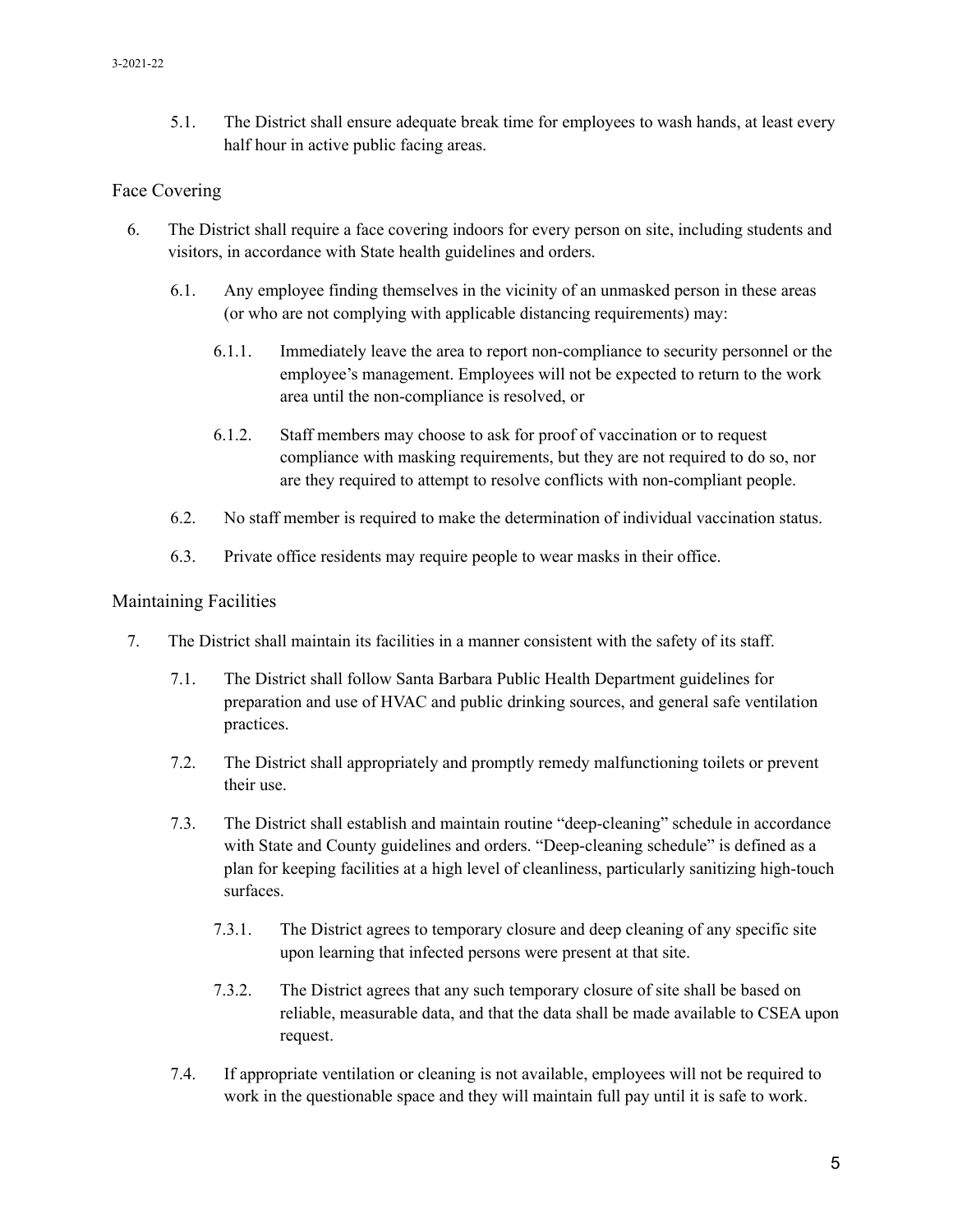#### Communication

- 8. The District agrees to maintain an updated Injury and Illness Prevention Plan (IIPP) and agrees to make updates accessible to employees.
- 9. The District will inform affected staff immediately if a person who has been on Campus for any reason has tested positive for COVID-19, including immediate notice to CSEA. The District will contact individual staff members to inform them about their exposure under adherence to FERPA and privacy guidelines.
- 10. In the interest of protecting community health, any employee may report, in writing, any unsafe condition in the working environment to their immediate supervisor. The supervisor shall, within five (5) working days, respond in writing to the employee stating what has been or is being done to make the condition safe or, if no action will be taken, the reason(s) why.
	- 10.1. During the five-day response period, all employees shall have the right, without recrimination, to refuse to perform work reasonably considered to be unsafe. Employees may be directed to complete work under modified conditions as directed until conditions are made safe for the completion of the original assignment, provided modification sufficiently addresses safety concern(s).
	- 10.2. All employees have the right to report and non-compliance to their supervisor or the COVID Compliance Officer for Employees.

#### Limiting Access

- 11. The District shall enforce appropriate limitations on access to District sites, including screening of students, employees, and visitors, limits on non-student, non-employee access, and safe arrangements for student access to college sites.
	- 11.1. The District agrees to minimize access to campus, and limit non-essential visitors, facility use permits, and volunteers, pursuant to guidance received from County health.
- 12. The District agrees that should signs of illness become evident while a person is on campus, the District will follow County Health guidelines, which may include referring students to the Student Health Center or sending them home. Staff will be advised to go home per employee COVID protocols.

#### Screening

13. The District agrees to maintain specific plans for health screenings and clear standards in accordance with CDC guidelines. Screening may rely on self-screening or on-campus, in person methods. All persons will be required to complete the HealthyRoster questionnaire every day they come to campus. Everyone entering the Campus, a building, or instructional site (e.g. tent), including but not limited to students, employees, and visitors, must perform a symptom self-check using the "HealthyRoster" application.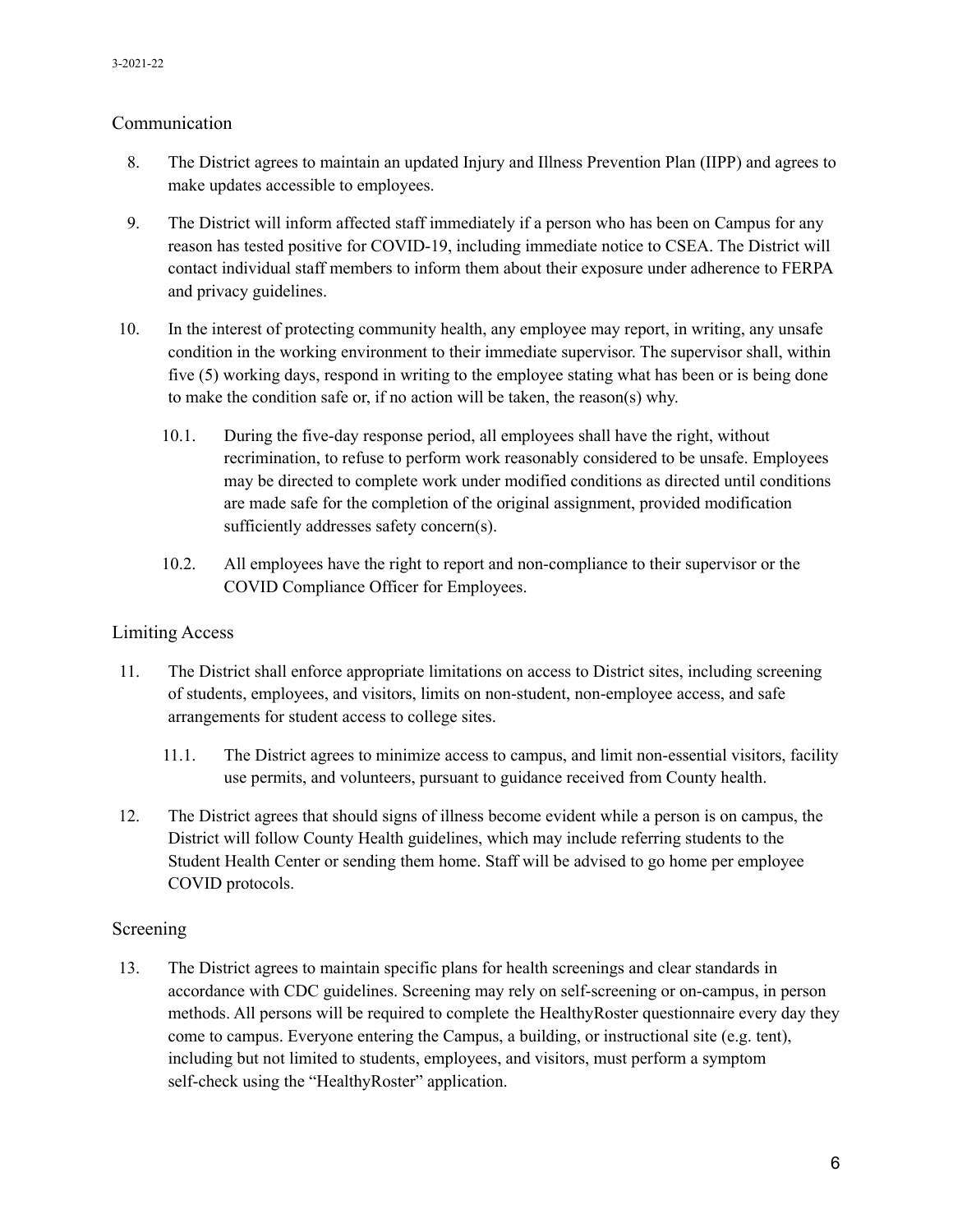- 13.1. Access to buildings will be controlled by staff members of the College. Only persons with "HealthyRoster" proof (the "green screen") will be allowed into any building or tent/outdoor instructional and business/services area. Staff may decline anyone entry to their personal space if a HealthyRoster green screen is not displayed either digitally or on paper upon entry. Staff should contact a COVID Monitor or the COVID Hot Line regarding non-compliant people.
- 14. Monitoring and Enforcing: The District will provide sufficient staff for monitoring that mandated physical distancing, mask wearing, and use of the self-check application (HealthyRoster) are adhered to while any person(s) are in the building/tents/workspace areas. The District will also provide increased security personnel who will, as necessary, remove persons from the area who do not wear face coverings or violate the physical distancing rules. The District will consult with CSEA and share their plan on how this is implemented prior to August 12, 2021. Special attention will be given to large capacity rooms and poorly ventilated spaces.
- 15. Buildings that have monitors outside screening all entrants when the building is open to the public shall include, but will not be limited to, the following:
	- 15.1. Administration Building
	- 15.2. Student Services Building
	- 15.3. Library/Learning Resource Center (LRC)
	- 15.4. Campus Store
	- 15.5. Cafeteria/Campus Center
	- 15.6. Wake/Schott Main Offices
	- 15.7. Additional buildings as needed or requested
- 16. Any protocol for utilizing self-screening shall direct students, employees, and visitors to take their own temperature before coming to the workplace.
	- 16.1. It shall direct individuals to confirm via questionnaire that their temperature is less than 100.4°F, and confirm that they are not experiencing coughing or shortness of breath.
	- 16.2. It shall direct individuals to stay home if they have symptoms consistent with COVID-19 or if they have had close contact with a person diagnosed with COVID-19.
- 17. Should on-campus temperature screening be required, in-person methods of screening may protect individuals using a reliance on Barrier/Partition Controls.
	- 17.1. During screening, the screener stands behind a physical barrier, such as a glass or plastic window or partition, that can protect the screener's face and mucous membranes from respiratory droplets that may be produced when the employee sneezes, coughs, or talks. Upon arrival, the screener should wash hands with soap and water for at least 20 seconds or, if soap and water are not available, use hand sanitizer with at least 60% alcohol. Then: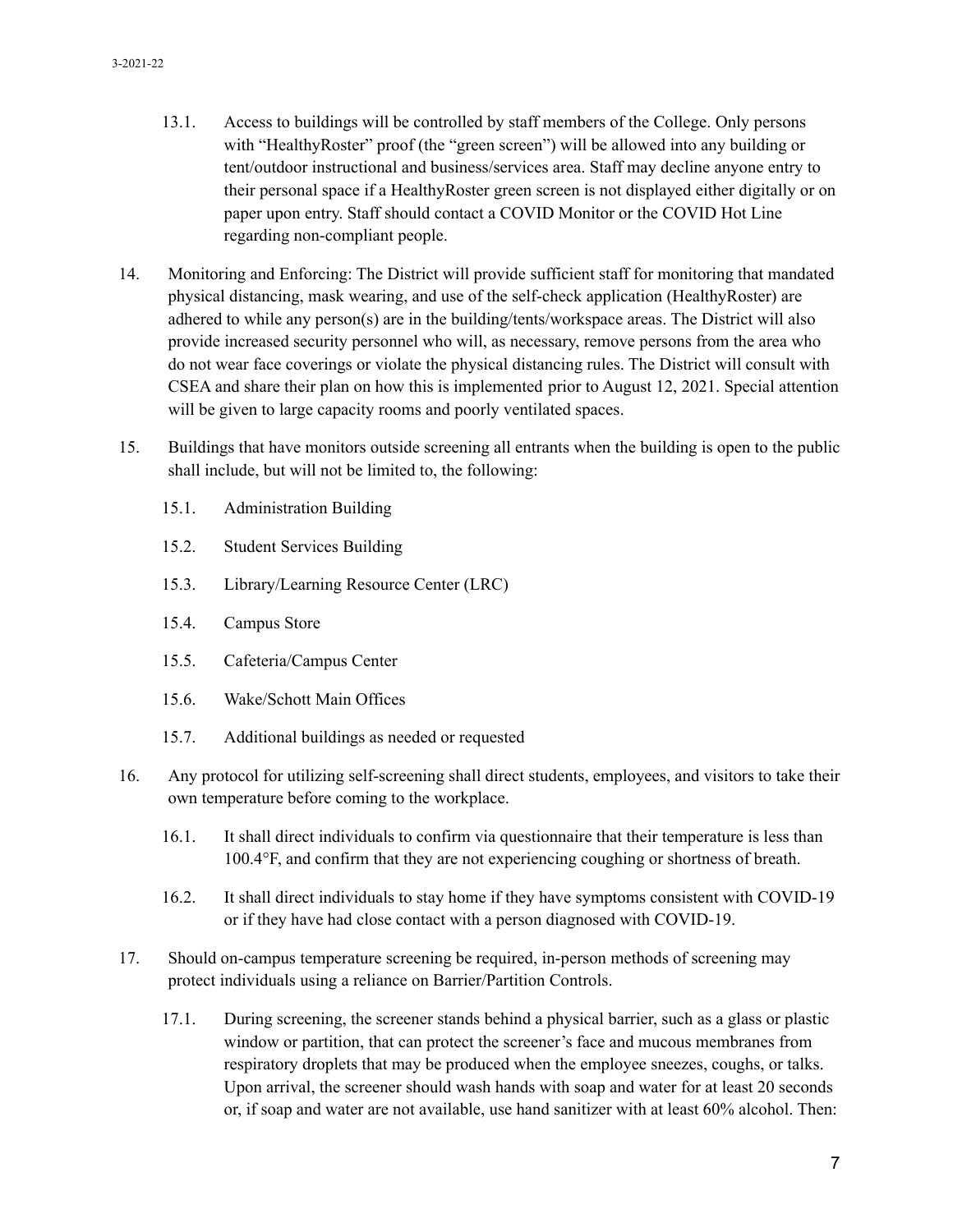- 17.1.1. Make a visual inspection of the individual for signs of illness, which could include coughing, flushed cheeks, fatigue, or other obvious signs of illness.
- 17.1.2. Ask all individuals about COVID-19 symptoms within the last 24 hours and whether anyone in their home has had COVID-19 symptoms or a positive test.
	- 17.1.2.1. Conduct temperature and symptom screening using this protocol:
		- 17.1.2.1.1. Put on disposable gloves.
		- 17.1.2.1.2. Check the individual's temperature to ensure temperatures below 100.4°F, reaching around the partition or through the window. Make sure the screener's face stays behind the barrier at all times during the screening.
		- 17.1.2.1.3. If performing a temperature check on multiple individuals, make sure that you use a clean pair of gloves for each individual and that the thermometer has been thoroughly cleaned in between each check. If disposable or non-contact thermometers are used and you did not have physical contact with an individual, you do not need to change gloves before the check. If non-contact thermometers are used, clean and disinfect them according to manufacturer's instructions and facility policies.
		- 17.1.2.1.4. Remove and discard PPE (gloves), and wash hands with soap and water for at least 20 seconds. If soap and water are not available, use hand sanitizer with at least 60% alcohol.
- 17.2. If physical distance or barrier controls cannot be implemented during screening, PPE can be used when the screener is within 6 feet of an individual during screening. However, reliance on PPE alone is a less effective control and more difficult to implement given PPE shortages and training requirements.
	- 17.2.1. Method for Reliance on Personal Protective Equipment (PPE):
		- 17.2.1.1. Upon arrival, the screener should wash their hands with soap and water for at least 20 seconds or use hand sanitizer with at least 60% alcohol, put on a facemask, eye protected (goggles or disposable face shield that fully covers the front and sides of the face), and a single pair of disposable gloves. A gown could be considered if extensive contact with an employee is anticipated. Then:
		- 17.2.1.2. Make a visual inspection of the employee for signs of illness, which could include coughing, flushed cheeks, fatigue, or other obvious signs of illness.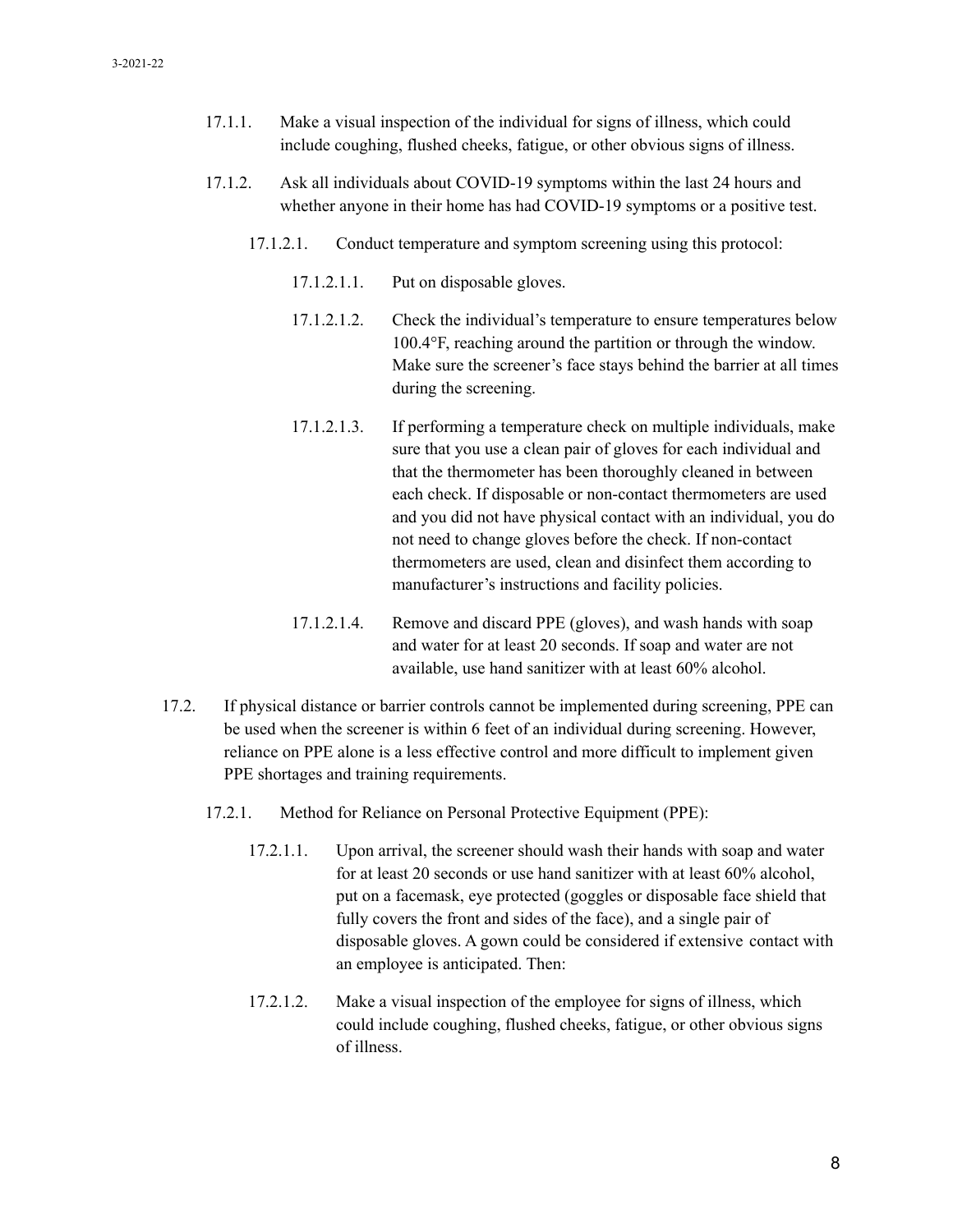- 17.2.1.3. Ask all staff about COVID-19 symptoms within the last 24 hours and whether anyone in their home has had COVID-19 symptoms or a positive test.
- 17.2.1.4. Take the employee's temperature to ensure temperatures below 100.4°F.
- 17.2.1.5. If performing a temperature check on multiple individuals, make sure that you use a clean pair of gloves for each employee and that the thermometer has been thoroughly cleaned in between each check. If disposable or non-contact thermometers are used and you did not have physical contact with an individual, you do not need to change gloves before the next check. If non-contact thermometers are used, you should clean and disinfect them according to manufacturer's instructions and facility policies.
- 17.2.1.6. After each screening assignment is completed for the day, remove and discard PPE and wash hands with soap and water for at least 20 seconds or use hand sanitizer with at least 60% alcohol.
- 18. Bargaining unit members shall not be required to respond to screening questionnaire questions that are not based on CDC recognized symptoms. CDC recognized symptoms include, but are not limited to:
	- 18.1. Fever or chills
	- 18.2. Cough
	- 18.3. Shortness of breath or difficulty breathing
	- 18.4. Fatigue
	- 18.5. Muscle or body aches
	- 18.6. Headache
	- 18.7. New loss of taste or smell
	- 18.8. Sore throat
	- 18.9. Congestion or runny nose
	- 18.10. Nausea or vomiting
	- 18.11. Diarrhea
- 19. Temperature checks and questionnaires shall be performed in a confidential manner.
	- 19.1. Digital systems are preferred (such as applications and computer based).
	- 19.2. Screening records shall be kept confidential.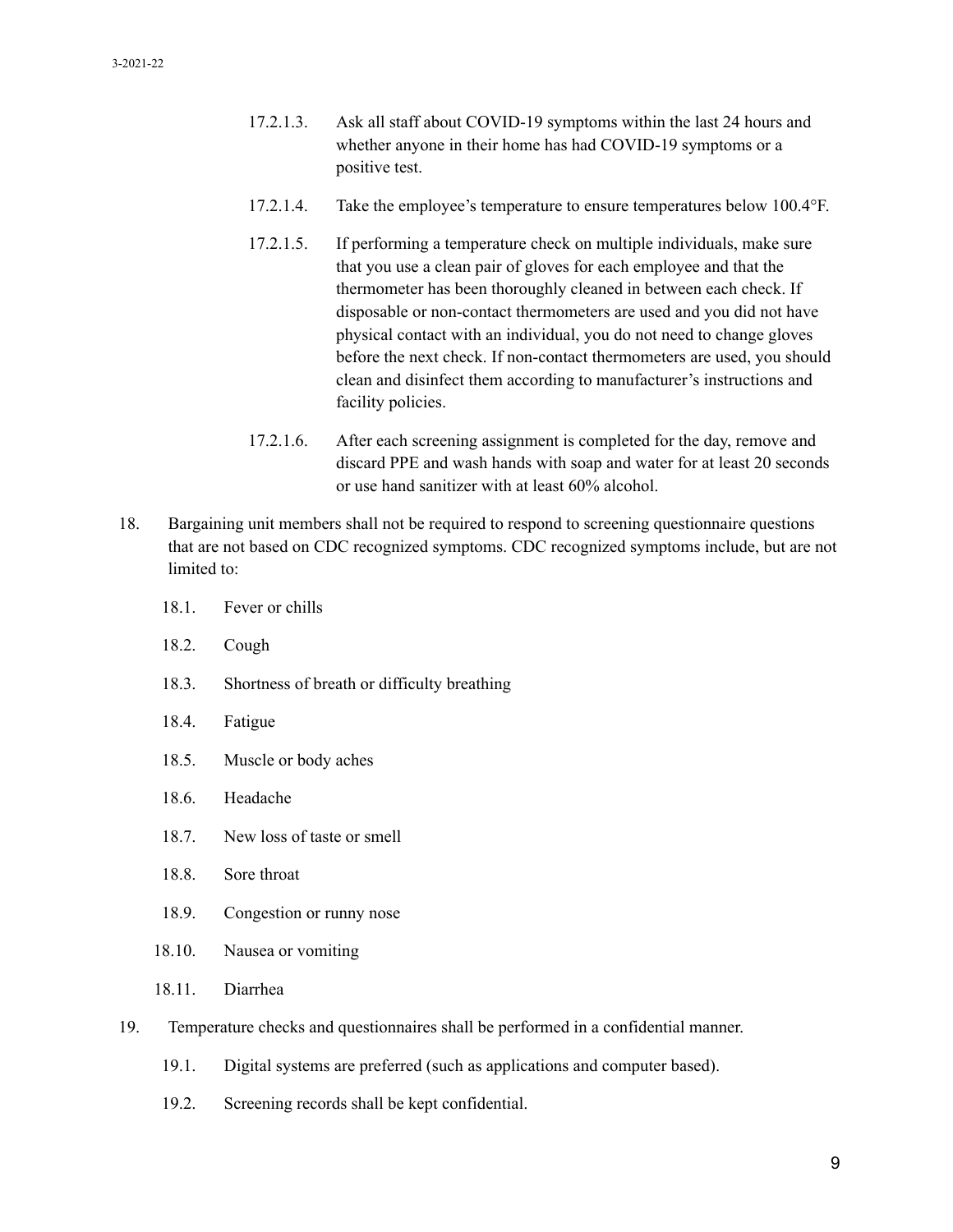- 19.3. Screening records shall be destroyed after 40 days or as recommended by CDC and County Health.
- 19.4. The parties agree no employee discipline may occur related to screenings, except for refusal to comply or misrepresentations, or behavior that violates policy.
- 19.5. The parties agree that nominal tardy reporting due to physical screening requirements shall not be a basis for discipline, unless abuse occurs.
- 19.6. Temperature taking duties shall first be offered to bargaining unit members on a voluntary basis. Participating bargaining unit members shall be trained in screening technique prior to screening.

#### Testing and Tracing

- 20. The District shall follow a policy of appropriate and immediate notice of potential exposure to COVID-19, including to CSEA.
	- 20.1. CSEA agrees to cooperate with the District in any necessary public health actions, such as contact tracing of infected individuals.
	- 20.2. The District agrees to cooperate with the Santa Barbara County Public Health Department in any necessary public health actions, such as contact tracing of infected individuals.
	- 20.3. The District agrees to maintain specific plans for health screenings and clear standards in accordance with Santa Barbara Public Health Department guidelines.
	- 20.4. The District is committed to implement periodic COVID-19 testing of unvaccinated students and staff.

#### **Training**

- 21. The District agrees to develop and provide staff training or utilize state-provided training regarding the following topics:
	- 21.1. Disinfecting frequency and tools/chemicals used in accordance with the Healthy Schools Act, CDPR guidance and Cal/OSHA regulations. <https://www.sbcc.edu/hr/training.php>
	- 21.2. For staff who use hazardous chemicals for cleaning, specialized training is required.
	- 21.3. Symptom screening, including temperature checks.
	- 21.4. COVID-related updates to the Injury and Illness Prevention Plan (IIPP).
	- 21.5. State and local health standards/recommendations.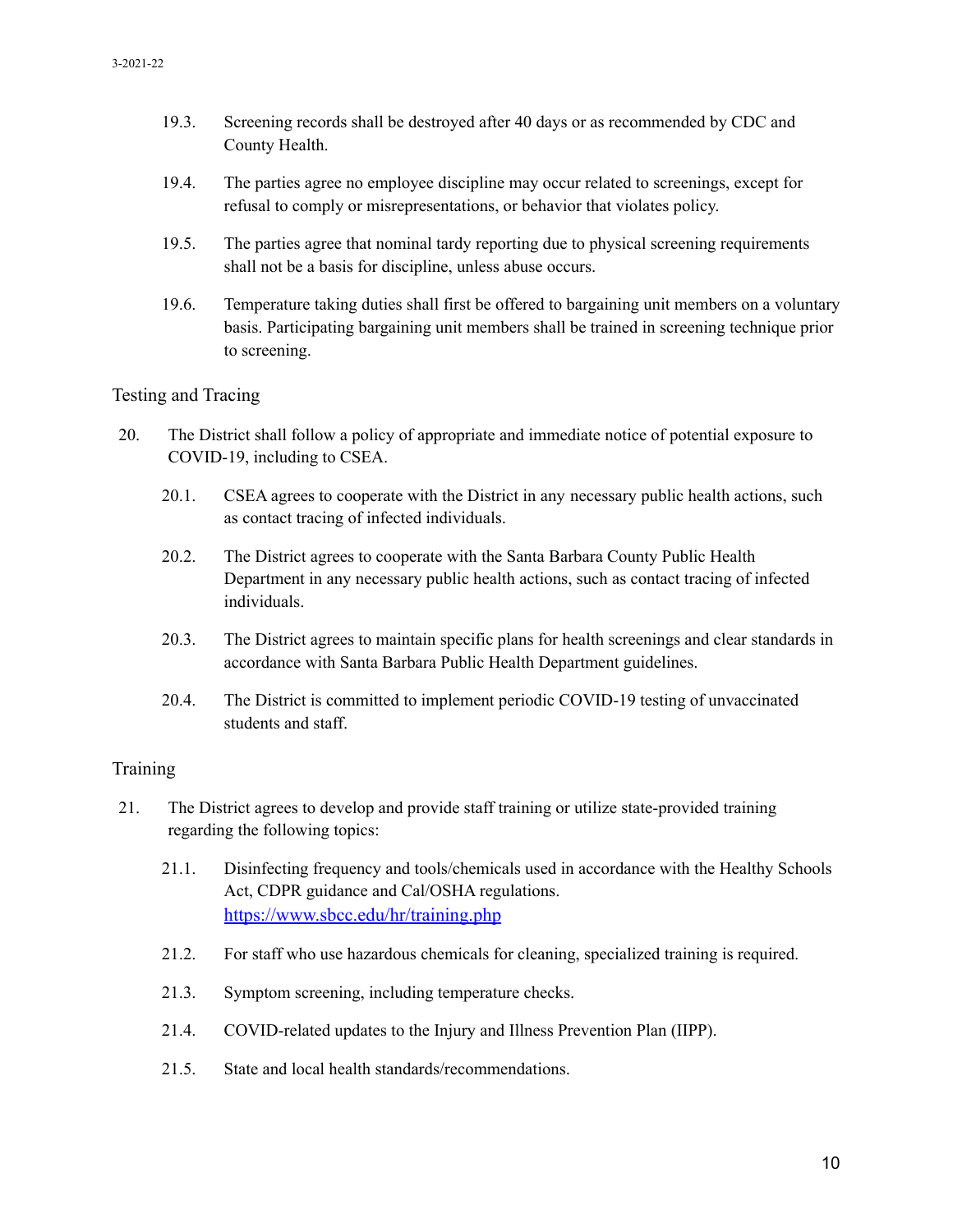# WORKING CONDITIONS

#### Return of Personnel

- 22. The District and CSEA agree that, generally, for the Fall 2021 semester, no CSEA member shall be required to work on Campus involuntarily unless the following process has been completed.
	- 22.1. Managers will be asked to develop Fall schedules.
		- 22.1.1. By working collaboratively with staff to designate which on-campus tasks are necessary, and
		- 22.1.2. By asking staff to commit to a voluntary schedule for on-campus time for the semester.
	- 22.2. If there are not enough voluntary workers to cover agreed upon necessary on-campus work, managers will request employees to do necessary on-campus work.
	- 22.3. When a member is required to report to campus, CSEA will be provided with:
		- 22.3.1. Who is reporting
		- 22.3.2. The necessity of the call-in and/or schedule
		- 22.3.3. Call-in schedule
		- 22.3.4. The duties to be performed
		- 22.3.5. PPE/Health and Safety provisions
	- 22.4. Subsequent changes to this plan must follow the above process.
	- 22.5. Unanticipated absences may require temporary changes to the schedule plan without following the full planning process as described above. Any temporary schedule change under this article will require a minimum of two hours' notice to any impacted employee. Consideration will be given for child care concerns, medical conditions, etc.
	- 22.6. We encourage employees to work on campus if they so desire.
- 23. Telecommuting agreements are required for all employees who wish to remain working remote. The three-day telecommute limit is waived during the term of this MoU.
- 24. CSEA members who need to be home to care for children as a result of a coronavirus-related child care provider or school closure or to care for other family members as defined in the family leave act due to COVID-related illness or limitations will not be asked to report on Campus, though they may still be expected to work remotely if not ill. CSEA members who need to be home but cannot work remotely will be allowed to take appropriate leaves in accordance with this agreement.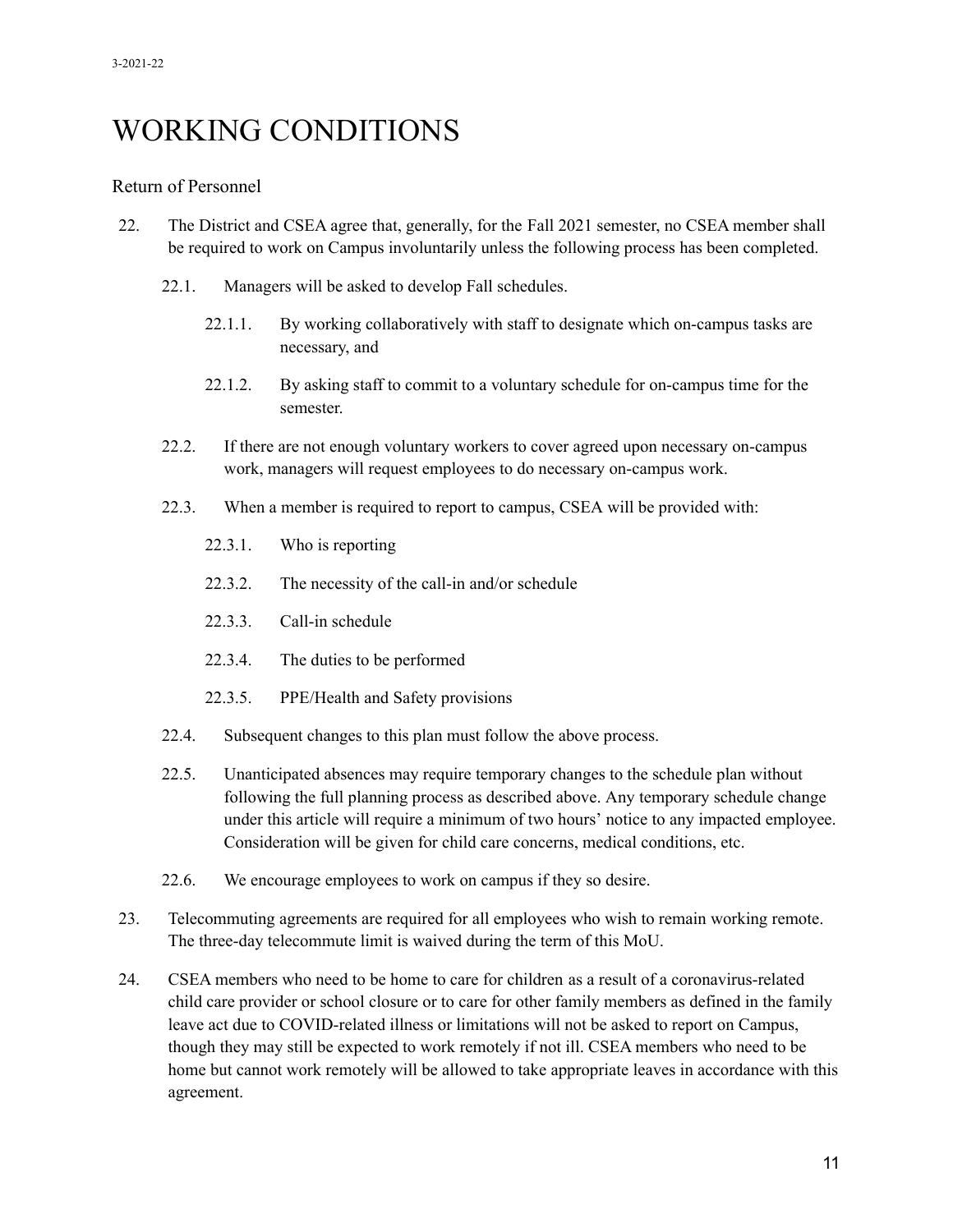<https://www.nolo.com/legal-encyclopedia/family-medical-leave-california.html>

- 25. CSEA members performing remote work will not be required to perform these remote work tasks on campus.
- 26. The District will pay any bargaining unit member forty (\$40) dollars each day they work on campus for at least two hours, up to four days per week, effective beginning June 28, 2021 through the term of this agreement.
	- 26.1. This incentive shall be paid for work done on campus voluntarily or as part of necessary on campus work.
- 27. Employees who need to be home to care for children as a result of a coronavirus-related child care provider closure or school closure will not be asked to report on campus, though they may still be expected to work at home if not ill.
- 28. Any unit member called in or called back to work after completion of the unit members regular assignment shall be compensated for at least two (2) hours of work at the rate of one and one-half  $(1 \frac{1}{2})$  times the unit members regular rate of pay (cash compensation or compensatory time off).

#### Recognition of Classified Employees

- 29. The parties recognize classified staff's efforts to steadfastly support the transition ro and continuation of both onsite and remote learning and work environments, which focused on student success, safety, and retention throughout the COVID-19 pandemic.
	- 29.1. The District agrees to pay a one-time additional compensation for classified bargaining unit members who reported to a physical-worksite because they were required to do so by their supervisors or other management between September 2020 and June 15, 2021 in the amount of \$2,500. This one-time bonus shall be prorated for those individuals who may have reported for less than the full ten months. For purposes of the calculation of the one-time bonus, 11 days worked in the calendar month is the equivalent of one month of service.

#### Remote Work

- 30. The District and CSEA agree that, for the term of this agreement, CSEA bargaining unit employees not called in to work on campus shall continue to be allowed to telecommute (work from home).
- 31. The District will provide those working in the CSEA bargaining unit classifications with sufficient equipment to perform their assigned duties while working remotely.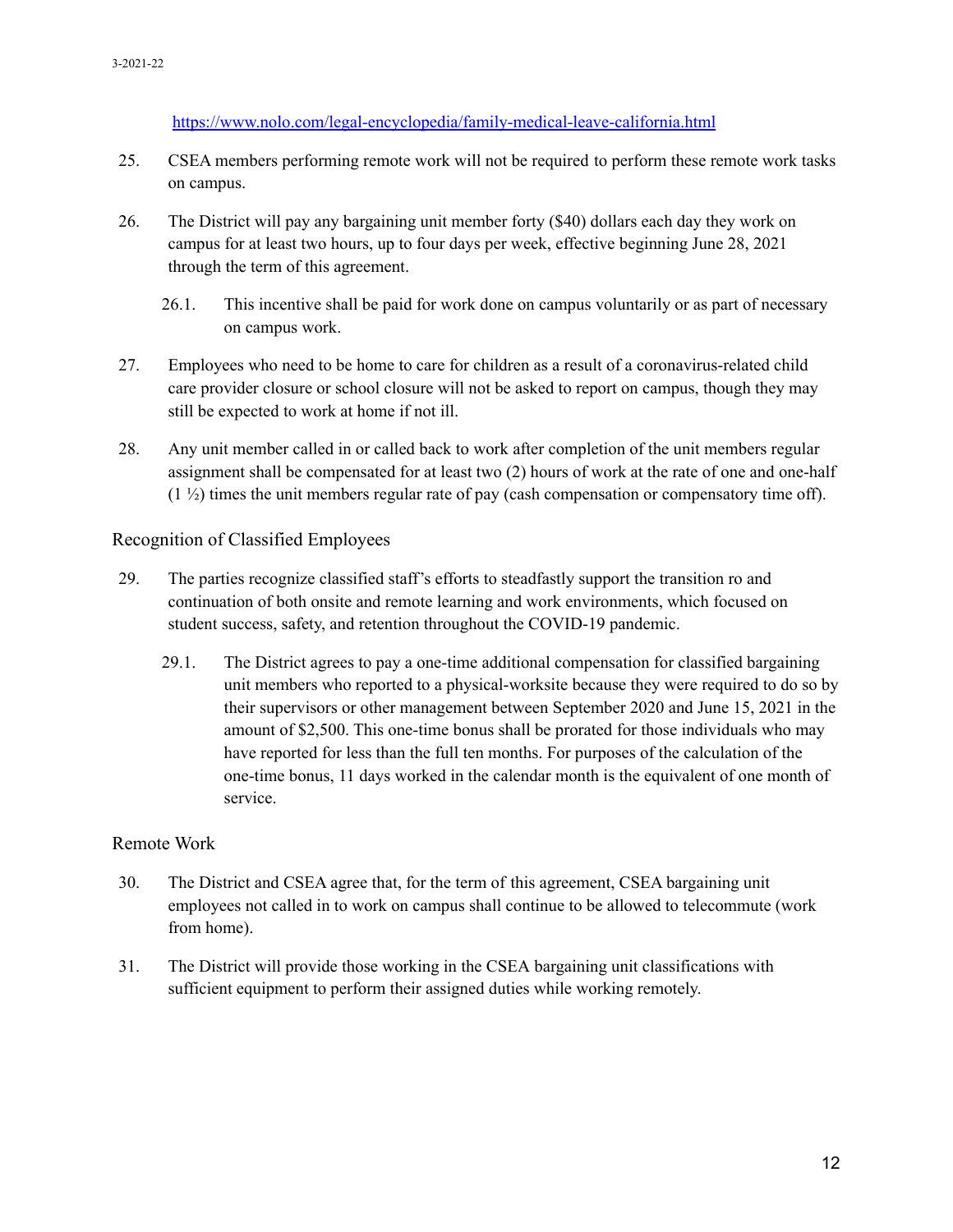#### Workload and Staffing Ratios

- 32. The District and CSEA agree to address anticipated or actual increased workload concerns toa accommodate CDC guidelines and recommendations (e.g. installation of barriers or partitions, added cleaning schedule, added bus routes, increased extended care enrollment).
- 33. The District recognizes that remote and hybrid operation may have a negative impact on workload and/or productivity of employees. Supervisor and staff will work together to resolve workload and productivity issues appropriate to circumstances.
- 34. To address the increased workload to employees, the District agrees to the following:
	- 34.1. Employees will be provided an opportunity to give direct feedback to their supervisor on a daily basis regarding workload concerns.
	- 34.2. CSEA reserves the right to demand negotiation over unresolved workload concerns.

#### Work Hours

- 35. The parties agree bargaining unit employees shall report at regularly assigned hours for the 2021-2022 year, per Article 7 of the collective bargaining agreement.
- 36. While remote working, CSEA bargaining unit employees are expected to be available during their normal designated working hours, unless the employee and supervisor agree on other arrangements.
- 37. An employee and supervisor may mutually agree on other schedule arrangements, provided the employee takes their statutory break on time, and regular lunch in the approximate middle of their scheduled day. No alternate workday schedule should exceed eight hours including breaks, unless it is overtime or the employee is on an official alternate work schedule.

#### Duties

- 38. The District shall maintain specific plans on how to follow CDC and County Public Health Department guidelines. These plans shall be shared with CSEA.
- 39. The District and CSEA acknowledge that California Education Code §8800l(a) requires that all classified positions have set duties. However, due to the current unforeseen and unprecedented nature of the current conditions, CSEA and the District recognize that some CSEA bargaining unit positions may be asked to perform duties not currently contained within their current job description, and/or possibly outside their normal department. Managers and supervisors must coordinate duty changes outside an employee's normal classification with their senior management. Changes outside the normal classification must be coordinated with Human Resources and negotiated with CSEA.
	- 39.1. Examples of additional duties that may be required include: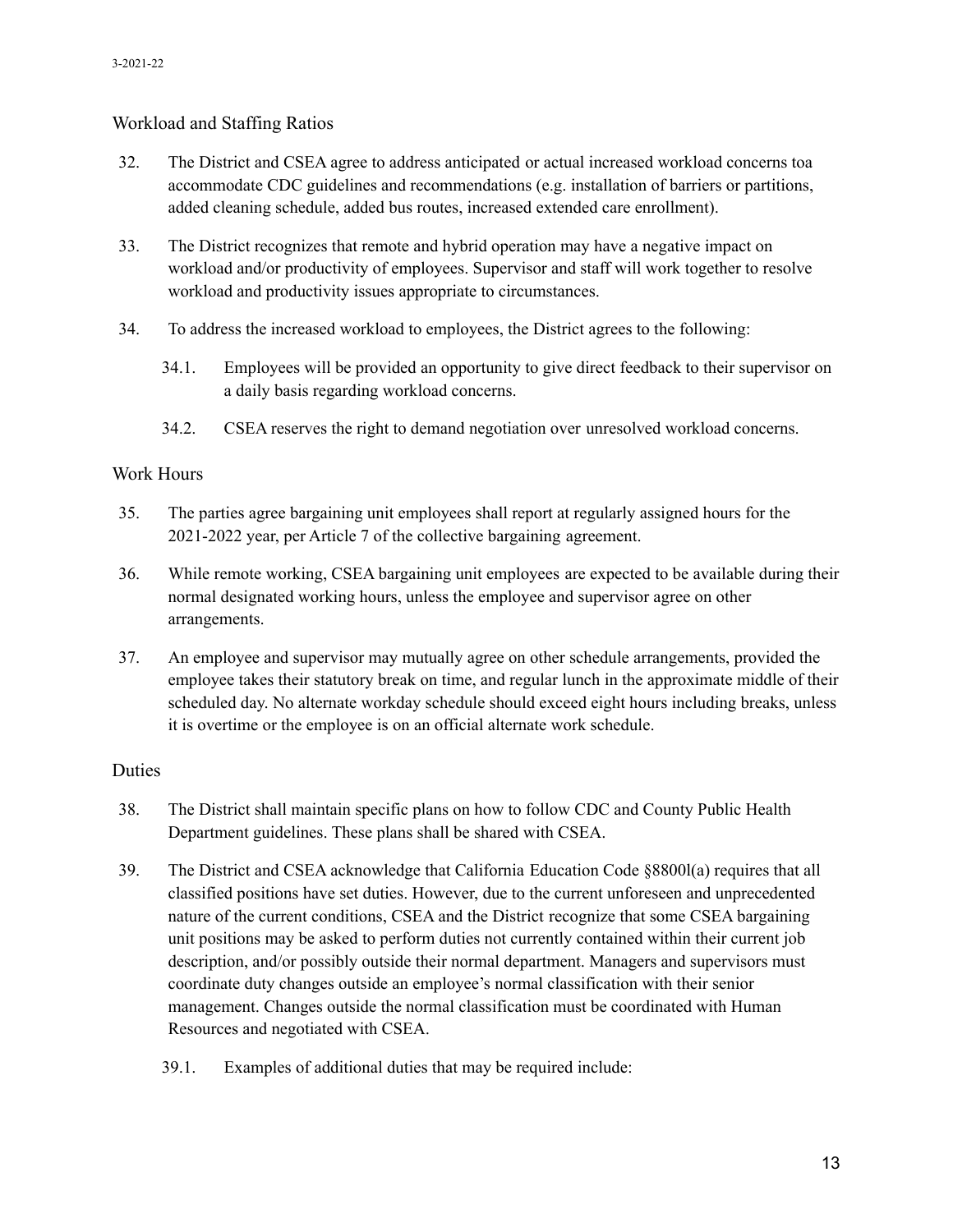- 39.1.1. LTA positions being asked to help wipe down and disinfect items within the lab on a regular basis in order to maintain cleanliness standards.
- 39.1.2. Certain positions being asked to perform temperature checks on staff or visitors.
- 40. The District and CSEA agree this is a temporary solution to a current need and shall not be considered a waiver of CSEA's rights to negotiate the transfer of duties as required by law. This also shall not be considered precedent setting for either party. All temporary transfer of duties shall be negotiated.

# ACCOMMODATION

- 41. The District explicitly acknowledges that the interactive process may be required to make work safe for employees with documented health conditions that heighten the risk of severe outcomes with COVID-19.
- 42. The District agrees to maintain procedures for keeping confidential employee communications about non-COVID health conditions.
- 43. The District agrees to initiate the interactive process for employees whose physician designated them as "high risk" or "vulnerable" as related to exposure to COVID-19 if an accommodation is requested.
- 44. The District shall provide reasonable accommodation for employees particularly vulnerable to COVID-19 due to a medical condition, including but not limited to:
	- 44.1. Providing additional or enhanced personal protective equipment (PPE);
	- 44.2. Placing physical barriers to separate the vulnerable employee from coworkers or the public;
	- 44.3. Eliminating, reducing, or substituting less critical, non-essential job functions that create more risk of exposure;
	- 44.4. Allowing the employee to work remotely;
	- 44.5. Moving the employee workstations.
- 45. The District shall utilize "hold-harmless" leave when no reasonable accommodation can be reached. In other words, the employee will be placed on paid leave (not deducted from existing leave banks), or be allowed to work from home.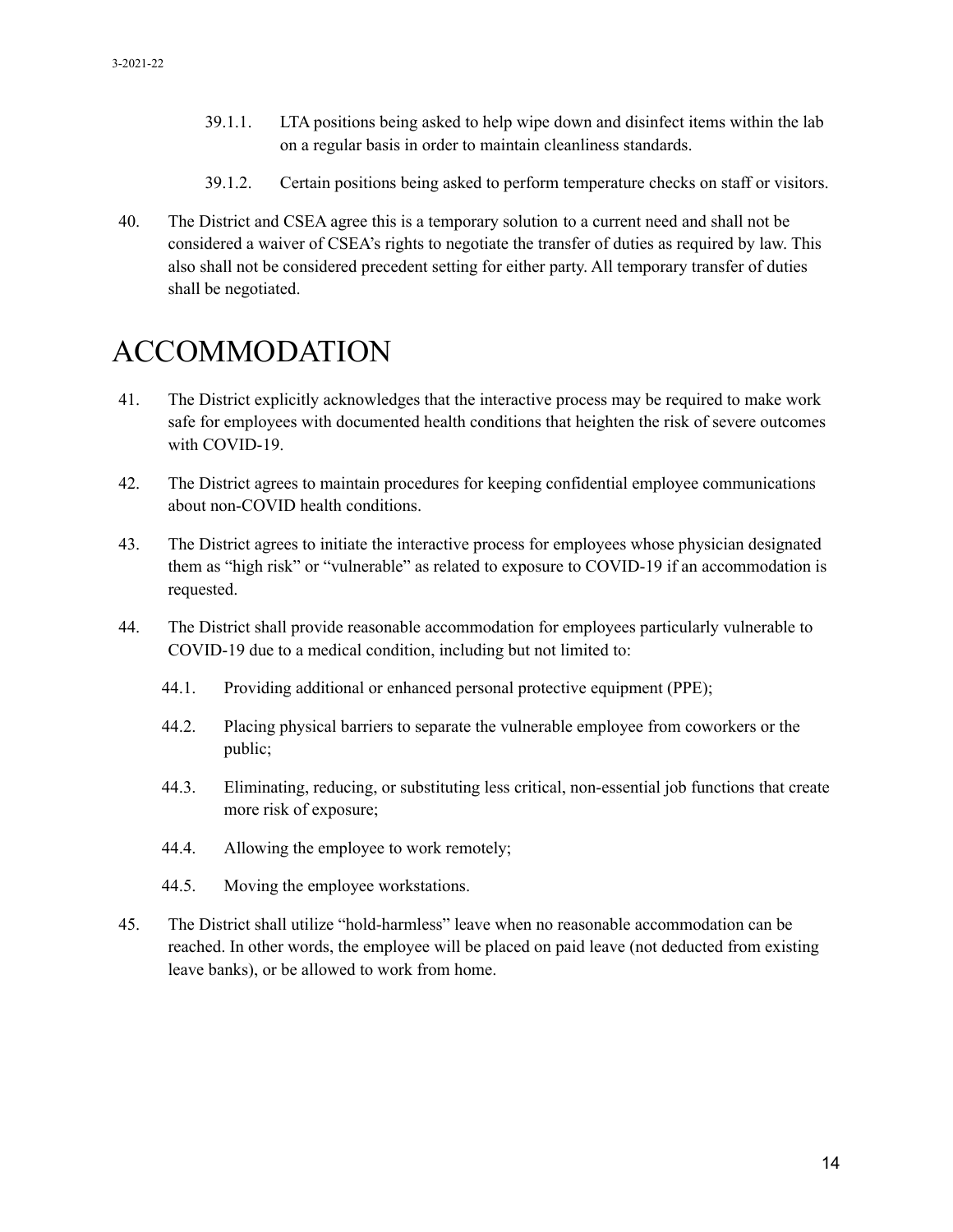# LEAVE

COVID-Related Leave for Quarantine, Illness or Medical Vulnerability

- 46. The District will accept all workers' compensation claims related to COVID-19, and will process according to regular policy.
- 47. In the event a CSEA bargaining unit employee:
	- 47.1. Is exposed to COVID-19 and wishes to self-quarantine, or
	- 47.2. Wishes to self-quaranting for COVID-19 related reasonable cause including age or medical vulnerability of the employee or a member of the employee's household, or
	- 47.3. Is individually quarantined due to COVID-19 by official order, and
	- 47.4. The employee reasonably cannot work remotely or from home, the employee will receive full pay for that absence.
- 48. Employees on sick leave due to COVID-19 will be maintained at full pay during their absence.
	- 48.1. Employees may be required to provide medical documentation of the COVID-19 diagnosis, updated every 2 weeks, depending on federal or state requirements. This section will only apply if tests are available, otherwise a note from a doctor is all that is required.
	- 48.2. Employees will be required to provide medical clearance to return to work.
- 49. Subject to Executive Orders, current law, regulations and guidance, no employee will have accrued leave deducted for taking time needed to comply with a medical professional's recommendations, including to self-quarantine, secure one's own health, or secure the health of one's household during the COVID-19 crisis.
- 50. When an employee is potentially exposed to coronavirus, the employee will either be placed on paid leave (not deducted from existing leave banks) or be allowed to work from home for 14 calendar days and will be expected to self-isolate.

#### Leaves due to COVID-Related Events

- 51. In the event a CSEA bargaining unit employee is exposed to coronavirus or is taken ill with coronavirus, or wishes to self-quarantine for reasonable cause (i.e. family members who are uniquely vulnerable), the employee may use available leaves without fear of reprisal.
- 52. The District agrees to protect and support staff who have medical conditions that will or might put them at increased risk for severe illness (medical conditions that the CDC says will or might pose increased risks of severe illness from COVID-19) or who cannot safely distance from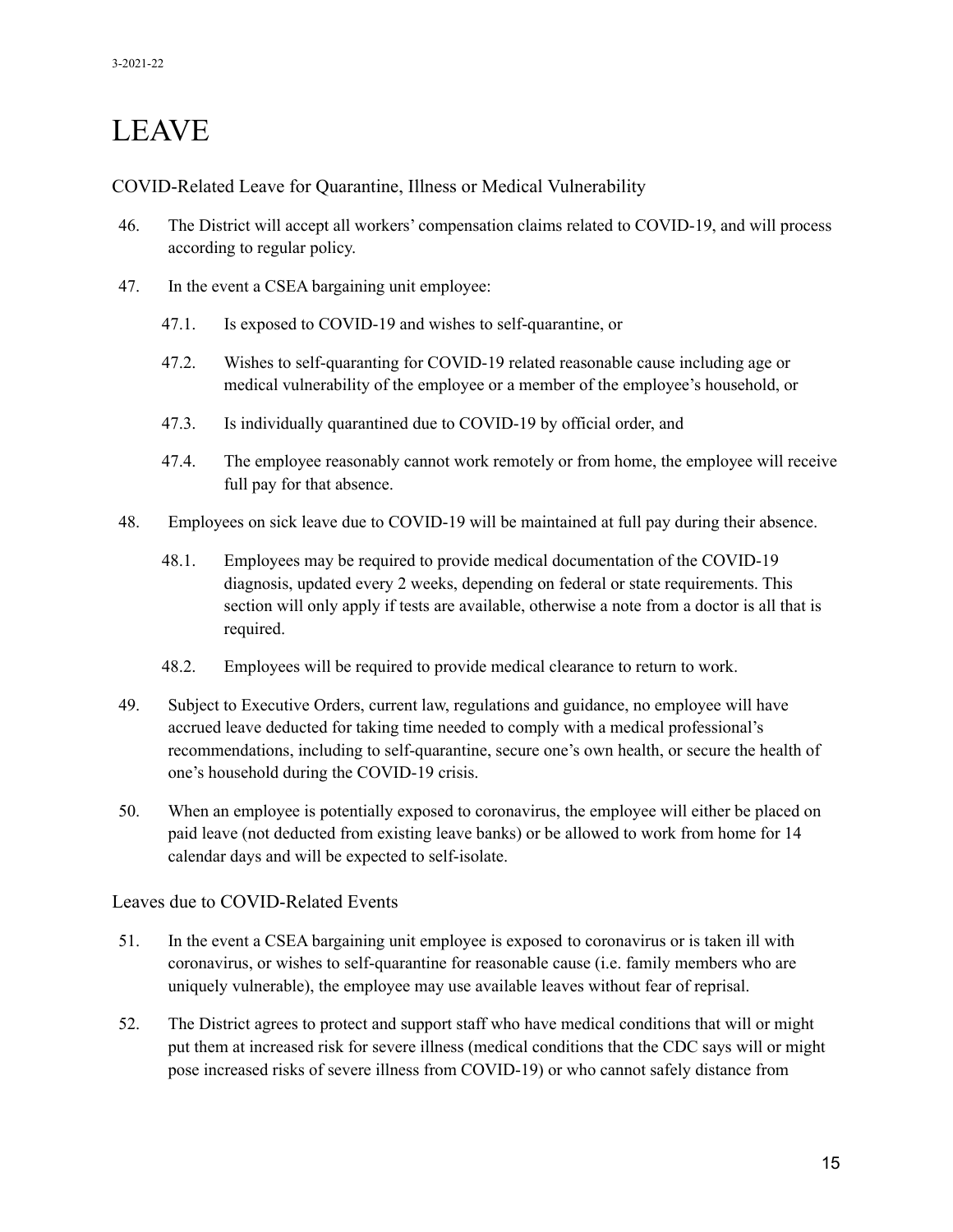household contacts at higher risk, by providing options such as telework or negotiated change in classification or duties.

53. Employees belonging to populations deemed by the State as uniquely vulnerable to the effects of the virus shall be allowed to self-quarantine for reasonable cause at no loss to individual leaves or pay.

#### Safety Screening-Related Leave

- 54. When an employee is not permitted to work due to safety screening (e.g. high temperature or positive report of key symptom), the employee will be placed on remote work status unless not feasible, in which case paid leave status until permitted to return to work; leave shall not be subtracted from their existing leave banks.
- 55. Any employee who reports to work but is sent home due to coronavirus shall receive one day's reporting pay for that day.

#### Childcare-Related Leave

- 56. If an employee needs to be home to care for children as a result of a coronavirus-related childcare provider closure or school closure, and the employee determines they cannot work, in conformity with Labor Code §230.8 and consistent with the CSEA agreement, the employee may utilize existing vacation, sick leave, or compensatory time off for purposes of the planned absence authorized by this section. An employee also may utilize time off without pay for this purpose pursuant to the CSEA agreement. Such leaves should be granted as liberally as possible.
- 57. Employees may use existing forms of leave to address a childcare provider or school emergency affecting their children.

#### Dependent Care Leave

58. The District shall utilize "hold-harmless" leave in the case that an employee is caring for an individual subject to an order or who is advised to self-isolate.

#### Partial Closures or Curtailments

- 59. No loss of pay during COVID-19 related partial closures or curtailments: In the event any District facility must be closed, or any District operations are curtailed due to the coronavirus epidemic, CSEA bargaining unit employees will not suffer any loss of pay or benefits relative to their regular schedules for the period of closure or curtailment. Members may be temporarily reassigned duties or relocated in consultation with CSEA. Thus, for example the District will continue to pay bargaining unit employees even if they are unable to work due to coronavirus-related reduction in use of District facilities.
	- 59.1. Employees who are not ill will not be required to use paid sick leave or any other form of paid time off during such an eventuality.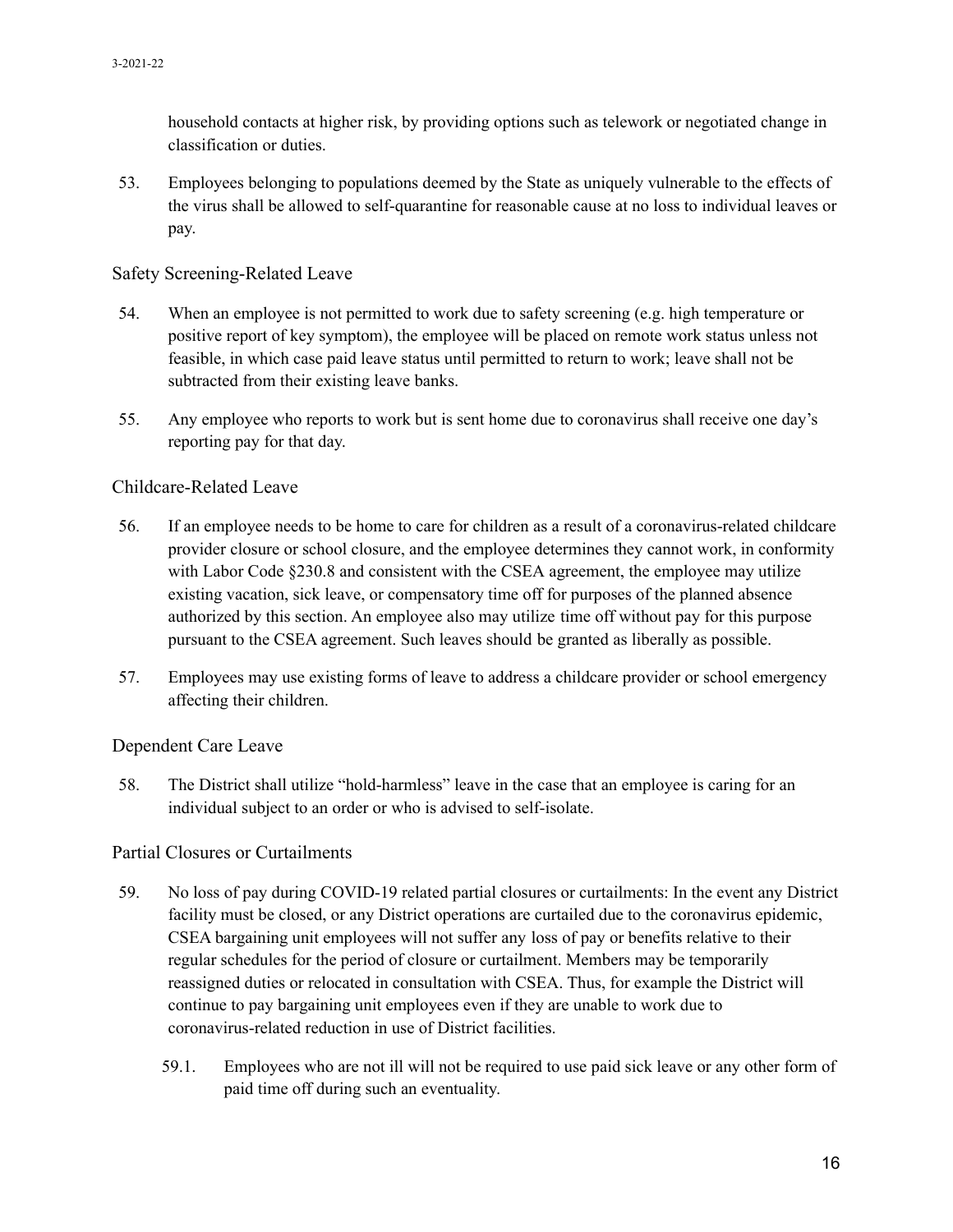60. CSEA support for full funding: CSEA will support efforts to maintain funding pursuant to the Education Code in the event of a closure of any District facilities due to the epidemic.

# GENERAL PROVISIONS

- 61. Compliance with further governmental orders: The parties recognize that the COVID-19 epidemic is evolving and so is the governmental response. The parties will comply with further state or federal legislation or orders as they affect the terms and conditions of employment of bargaining unit employees, and will bargain as needed over the effects of such further directives.
- 62. Duration of Agreement: This agreement shall remain in effect through December 31, 2021.
- 63. Grievance Procedure: Any alleged violation, misinterpretation, or misapplication of the terms of this agreement shall be subject to the grievance and arbitration provisions of Article 3 of the CBA, except as follows:
	- 63.1. The definition of a grievant: Only CSEA can be the grievant, not an employee.
		- 63.1.1. The definition of a grievance: A "grievance" does not require CSEA to be "adversely affected" for a grievance to be filed regarding an alleged violation, misapplication or misinterpretation of a provision of this agreement.
	- 63.2. After attempting to resolve the grievance through an informal grievance resolution meeting between CSEA and the District, if the grievance is not resolved, CSEA may move the grievance immediately to the final step of the grievance process.
	- 63.3. CSEA and the District agree that any alleged violation, misinterpretation, or misapplication of the terms of this agreement is time sensitive and therefore shall be resolved in expedited arbitration before an arbitrator mutually agreed upon by CSEA and the District.
	- 63.4. Arbitration shall be scheduled within twenty (20) working days once the request for arbitration has been submitted, unless a different timeline is mutually agreed upon by CSEA and the District.
	- 63.5. The Arbitrator's decision on any grievance filed on an alleged violation, misinterpretation, or misapplication of the terms of this agreement shall be final and binding upon CSEA and the District.
	- 63.6. The parties agree to meet and further negotiate any proposed changes to the terms agreed upon herein.

This tentative agreement is subject to ratification by Chapter 289 and the approval of the CSEA and the Santa Barbara Community College District Board.